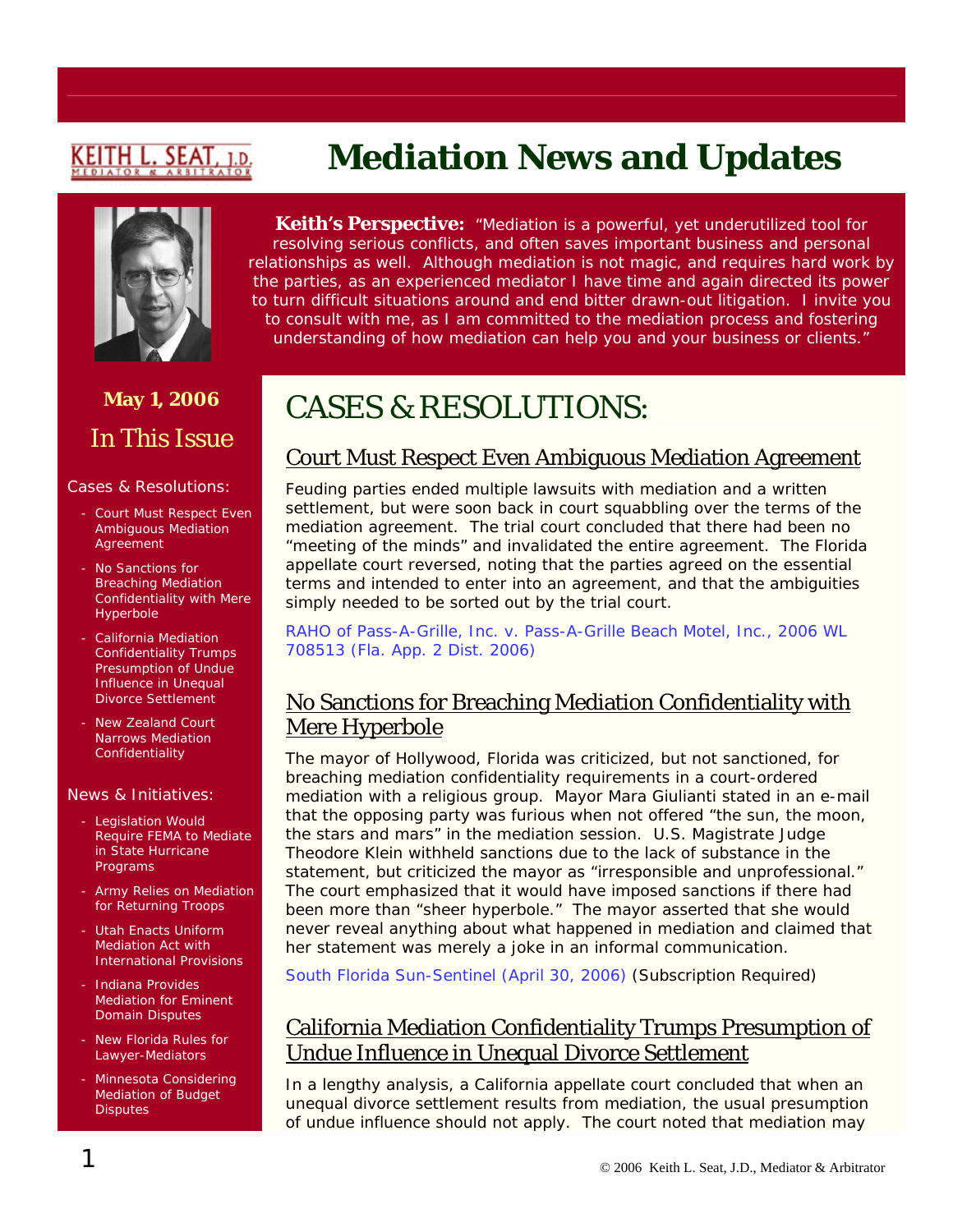#### - Appellate Mediation Expanding in California

- New Jersey Court Reconsidering Pay for Its **Mediators**
- Experience Improves West Virginia Mediation Program
- Mississippi Hurricane Mediation Program **Criticized**
- UK Patent Office Offers Mediation Service
- English Courts Urging Mediation for Personal Injury and Other Claims
- Mediation Needed in Ireland
- UK-China Mediation Centre Launched
- Mediation Being Nurtured in Morocco
- India Increasing Mediation/ADR Training
- Mediation More than Enhanced Negotiation
- Father of Mediation Saluted at Conference

help to minimize any unfairness in reaching settlement, while it is important to preserve the confidentiality of mediation, the basis for which the court reviewed extensively. Although the trial court did apply the presumption of undue influence and required extensive evidence from the mediator about the details of the mediation, the appellate court concluded that the error was harmless.

*In re Kieturakis,* [2006 WL 78602 \(Cal. App. 1 Dist. 2006\)](http://caselaw.lp.findlaw.com/data2/californiastatecases/a101719.pdf)

### New Zealand Court Narrows Mediation Confidentiality

The confidentiality provisions in the New Zealand Employment Relations Act have been significantly narrowed by the Employment Court's decision in Jesudhass v. Just Hotel, in which the court held that there is no confidentiality for statements in mediation that are not genuinely for the purpose of settling litigation or potential litigation. Moreover, evidence of "bad faith" may be admissible because bad faith behavior would not be for purposes of resolving a dispute.

[Independent \(April 19, 2006\)](http://web2.westlaw.com/welcome/LawSchoolPractitioner/default.wl?ATP=Show&FN=%5Ftop&MT=LawSchoolPractitioner&RS=WLW6%2E04&SV=Split&VR=2%2E0) (Subscription Required)

# NEWS & INITIATIVES:

### Legislation Would Require FEMA to Mediate in State Hurricane Programs

Federal legislation (HR 4973) would require the Federal Emergency Management Agency (FEMA) to participate in the hurricane mediation programs that are under way in Louisiana, Mississippi and Florida. FEMA has refused to participate in the state programs and states lack authority to compel FEMA's involvement. FEMA's National Flood Insurance Program has been resolving insurance coverage disputes through its own internal processes. But determining whether damage was caused by wind or water is a key issues in many state disputes, which has motivated lawmakers to try to get FEMA into the state mediations in order to more efficiently resolve the disputes.

[Federal Legislation \(HR 4973\)](http://www.govtrack.us/data/us/bills.text/109/h4973.pdf)

#### Army Relies on Mediation for Returning Troops

As part of its support for returning troops, the Army National Guard offers mediation when needed to help service members return to their civilian jobs. The Guard also focuses on maintaining active support from employers to ease the transition.

[Defense Department Documents \(March 21, 2006\)](http://web2.westlaw.com/Find/default.wl?findcite=2006+WLNR+4683082&TF=%7B27AE66B7-4EEF-11D5-A99D-000102463493%7D&RS=WLW6.04&VR=2.0&SV=Split&FN=_top&MT=LawSchoolPractitioner&RP=%2FWelcome%2FLawSchoolPractitioner%2Fdefault.wl&TC=%7B7340A334-4EEC-11D) (Subscription Required)

#### Utah Enacts Uniform Mediation Act with International **Provisions**

Utah enacted the Uniform Mediation Act (UMA) in March, bringing the total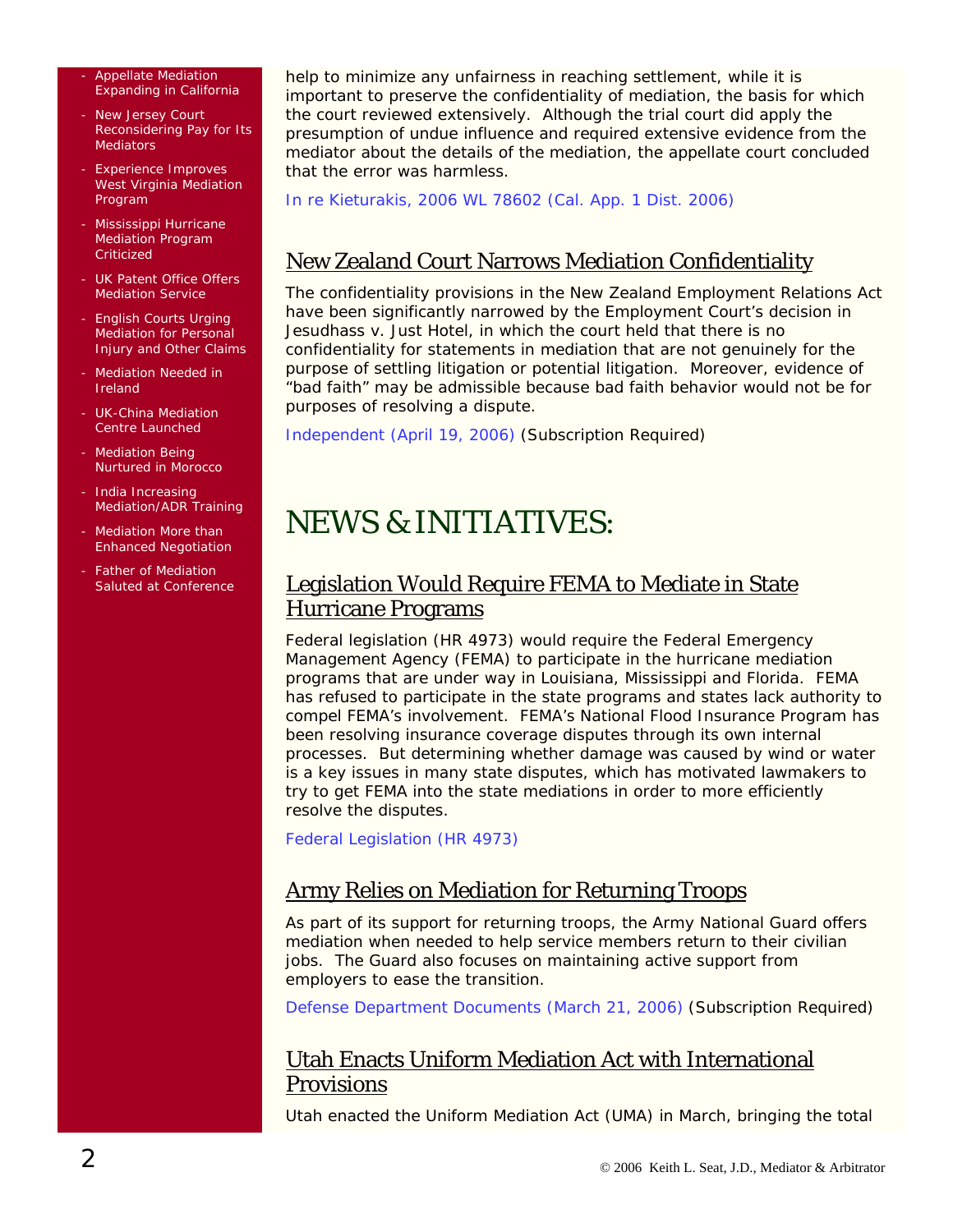#### **Check This Out:**

#### **Making Mediation**

**Pay….** The practice of mediation and arbitration is now sufficiently mainstream that it has become a front for organized crime in Australia, according to the [Herald](http://web2.westlaw.com/Find/default.wl?findcite=2006+WLNR+6613128&TF=%7B27AE66B7-4EEF-11D5-A99D-000102463493%7D&RS=WLW6.04&VR=2.0&SV=Split&FN=_top&MT=LawSchoolPractitioner&RP=%2FWelcome%2FLawSchoolPractitioner%2Fdefault.wl&TC=%7B7340A334-4EEC-11D)  [Sun \(April 21, 2006\)](http://web2.westlaw.com/Find/default.wl?findcite=2006+WLNR+6613128&TF=%7B27AE66B7-4EEF-11D5-A99D-000102463493%7D&RS=WLW6.04&VR=2.0&SV=Split&FN=_top&MT=LawSchoolPractitioner&RP=%2FWelcome%2FLawSchoolPractitioner%2Fdefault.wl&TC=%7B7340A334-4EEC-11D)  (subscription required). Pending litigation involves claims that AUS \$250,000 was paid to underworld figure Mick Gatto's company, Arbitrations and Mediations Pty Ltd., even though no mediations or arbitrations were actually conducted. [Wikipedia](http://en.wikipedia.org/wiki/Mick_Gatto) states in its "series on Australian criminals" that Domenic ("Mick") Gatto is "a former heavyweight boxer and a professional mediator" in the Melbourne building industry.

number of UMA jurisdictions to eight. Following Washington, DC's action in January, Utah is the second to include the international supplement which incorporates the United Nations Model Law on International Commercial Conciliation. The UMA is intended to encourage greater use of mediation by ensuring clear confidentiality protections. The Utah legislation is similar to the uniform act drafted by the National Conference of Commissioners on Uniform State Laws, except for a provision expressly requiring mediators to serve in a neutral fashion. The UMA has been adopted in Washington, DC, Iowa, Illinois, Nebraska, Ohio, New Jersey, and Washington state. Legislation to adopt the Act is pending in Massachusetts, New York, Vermont, Connecticut and Minnesota.

[Utah Legislation \(SB 61\)](http://www.le.state.ut.us/~2006/bills/sbillamd/sb0061.htm); [United Nation's Model Law on International](http://www.sccinstitute.com/_upload/shared_files/lagar/ml-conc-e.pdf)  [Commercial Conciliation](http://www.sccinstitute.com/_upload/shared_files/lagar/ml-conc-e.pdf)

#### Indiana Provides Mediation for Eminent Domain Disputes

Landowners may request mediation when faced with eminent domain under new Indiana legislation that took effect on March 24. Indiana HB 1010 requires the court to appoint a mediator within ten days of a request; the mediator is paid by the party seeking eminent domain. The mediation is to be concluded within 90 days and must consider any reasonable alternatives to eminent domain.

[Indiana Legislation \(HB 1010\)](http://www.in.gov/legislative/bills/2006/HE/HE1010.1.html); Summary

#### New Florida Rules for Lawyer-Mediators

The Florida Supreme Court adopted amended rules on March 23 for members of the Florida Bar. Among other changes, the amendments broaden provisions that previously only applied to arbitrators so they now cover mediators and other third-party neutrals. Specifically, Rule 4-1.12 requires all parties in a proceeding to give written consent before any thirdparty neutral can act as a lawyer for anyone in that matter, and bars negotiating for employment. Rule 4-2.4 requires third-party neutrals to make sure that unrepresented parties understand that the neutral is not legally representing them. The new rules take effect on May 22.

[Florida Bar Rules](http://www.floridasupremecourt.org/decisions/2006/sc04-2246.pdf)

#### Minnesota Considering Mediation of Budget Disputes

Legislation introduced in Minnesota would require the state Supreme Court to appoint a mediator to work with the governor and the legislature in reaching agreement on major budget bills if the usual processes have not resulted in enactment. The governor and legislative leaders could make recommendations of mediators to the Court, which is encouraged to choose a mediator that is viewed as unbiased, politically neutral and experienced in state budget issues. The governor, speaker of the house and majority leader of the senate must attend the mediation, but may send a designee in their place.

[Minnesota Legislation \(HB 3239\)](http://www.revisor.leg.state.mn.us/bin/bldbill.php?bill=H3239.0.html&session=ls84)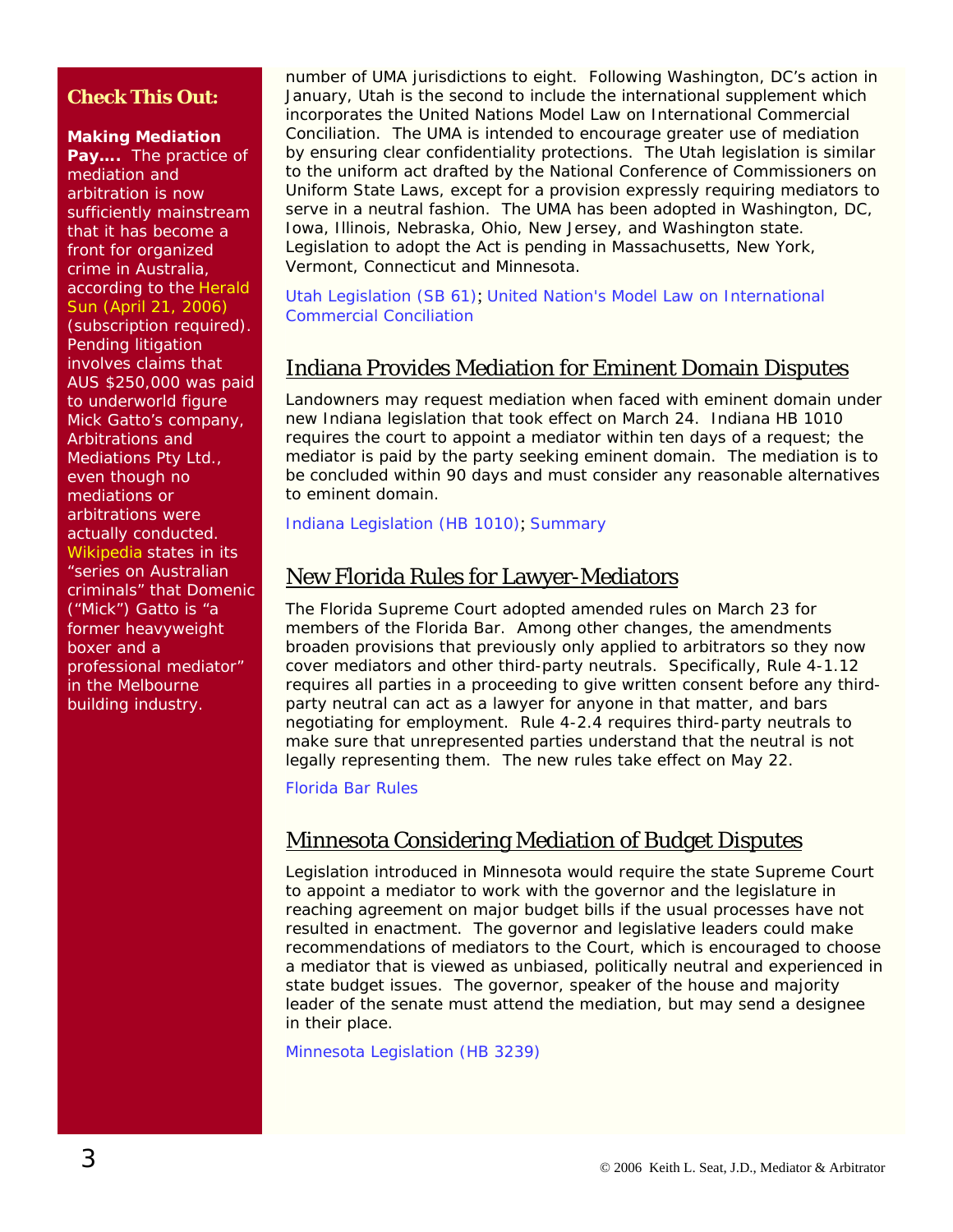#### **Mediation Quote:**

 "We all have emotions all the time. Yet during a negotiation [or mediation] we have so many things to think about that we give little or no thought to emotions. We become so busy thinking that we let our emotions take care of themselves.

 "Most negotiators [and mediation participants] treat emotions as an obstacle to clear, rational thought. As a result, we do not realize the opportunity afforded by positive emotions."

– Roger Fisher and Daniel Shapiro, *Beyond Reason: Using Emotions as You Negotiate*  (Viking 2005) at 203.

#### Appellate Mediation Expanding in California

Mediation of cases on appeal is expanding to California's Court of Appeals for the Third Appellate District, where the court will offer mediation in civil cases it finds suitable for settlement. The court expects to conduct mediation training in June and begin the appellate mediations in the Fall. Mediators are expected to prepare and mediate for four hours on a pro bono basis, and then may charge for additional time with the agreement of the parties.

[U.S. State News \(March 29, 2006\)](http://web2.westlaw.com/find/default.wl?rs=WLW6.04&findjuris=00001&cite=2006+WLNR+5293420&fn=_top&mt=California&vr=2.0&sv=Split&rp=%2ffind%2fdefault.wlfsearch%2fdefault.wl&db=ALLNEWS&vr=2.0&rs=WLW6.04) (Subscription Required); [News Release](http://www.courtinfo.ca.gov/presscenter/newsreleases/NR-28-06.PDF)

### New Jersey Court Reconsidering Pay for Its Mediators

A New Jersey Supreme Court panel has moved away from last summer's proposal to pay mediators \$100 an hour for the first three hours of courtreferred mediations, and is now proposing simply to shorten the hours mediators must donate. Since the program began in 2000, the first three hours have been provided pro bono by mediators, with market rates allowed for additional time. The latest proposal would reduce the pro bono period to two hours, with the condition that ninety minutes of the pro bono period must be spent in actual mediation, as in the past. Thus, only thirty minutes can be counted towards preparation and convening the mediation, which some do not consider a realistic period and believe will result in additional pro bono time being required. Last year nearly 7,000 cases were referred to mediation across nineteen counties in New Jersey.

[Legal Intelligencer \(March 30, 2006\)](http://web2.westlaw.com/search/default.wl?mt=California&fn=_top&sv=Split&rp=%2fsearch%2fdefault.wl&db=ALLNEWS&vr=2.0&rs=WLW6.04) (Subscription Required)

#### Experience Improves West Virginia Mediation Program

Mediation settlement weeks have been conducted twice a year in the West Virginia Circuit Court in Kanawha County for the last ten years, and the results have improved significantly over time. The first year only 37% of mediated cases settled, while the settlement rate this April was 75%. The cases are mediated without charge by trained volunteer mediators who are licensed attorneys. The subject matters range from property disputes and automobile accidents to workplace discrimination. The Circuit Court Manager, who has seen the program from the beginning, explains that the legal community has become educated about mediation and how helpful it can be, which leads to improved results.

[Charleston Daily Mail \(April 14, 2006\)](http://web2.westlaw.com/search/default.wl?rs=WLW6.04&tofrom=%2fsearch%2fqueryeditor.aspx&eq=search&fn=_top&db=ALLNEWS&query=ATLEAST5(MEDIATION)+%26+DA(AFT+04%2f09%2f2006+%26+BEF+04%2f17%2f2006)&sskey=CLID_SSSA20270194&dups=False&action=EditQuery&r) (Subscription Required)

#### Mississippi Hurricane Mediation Program Criticized

Some homeowners are voicing dissatisfaction with the Mississippi hurricane mediation program, perceiving insurance companies as playing hardball and refusing to budge from offers far below what the homeowners believe is fair. Attorney Richard Scruggs' skepticism of the program blossomed into critical television ads funded by his Katrina Group. The ads show Katrina victims stating that the process was humiliating and a hoax. Scruggs is litigating on behalf of Katrina victims against their insurers. Yet the Mississippi Insurance Commissioner states that the mediation program is working fine, with over 1,500 disputes brought into mediation and a 85% settlement rate (which has slipped slightly in recent weeks). More significantly, this rate apparently includes settlements prior to mediation as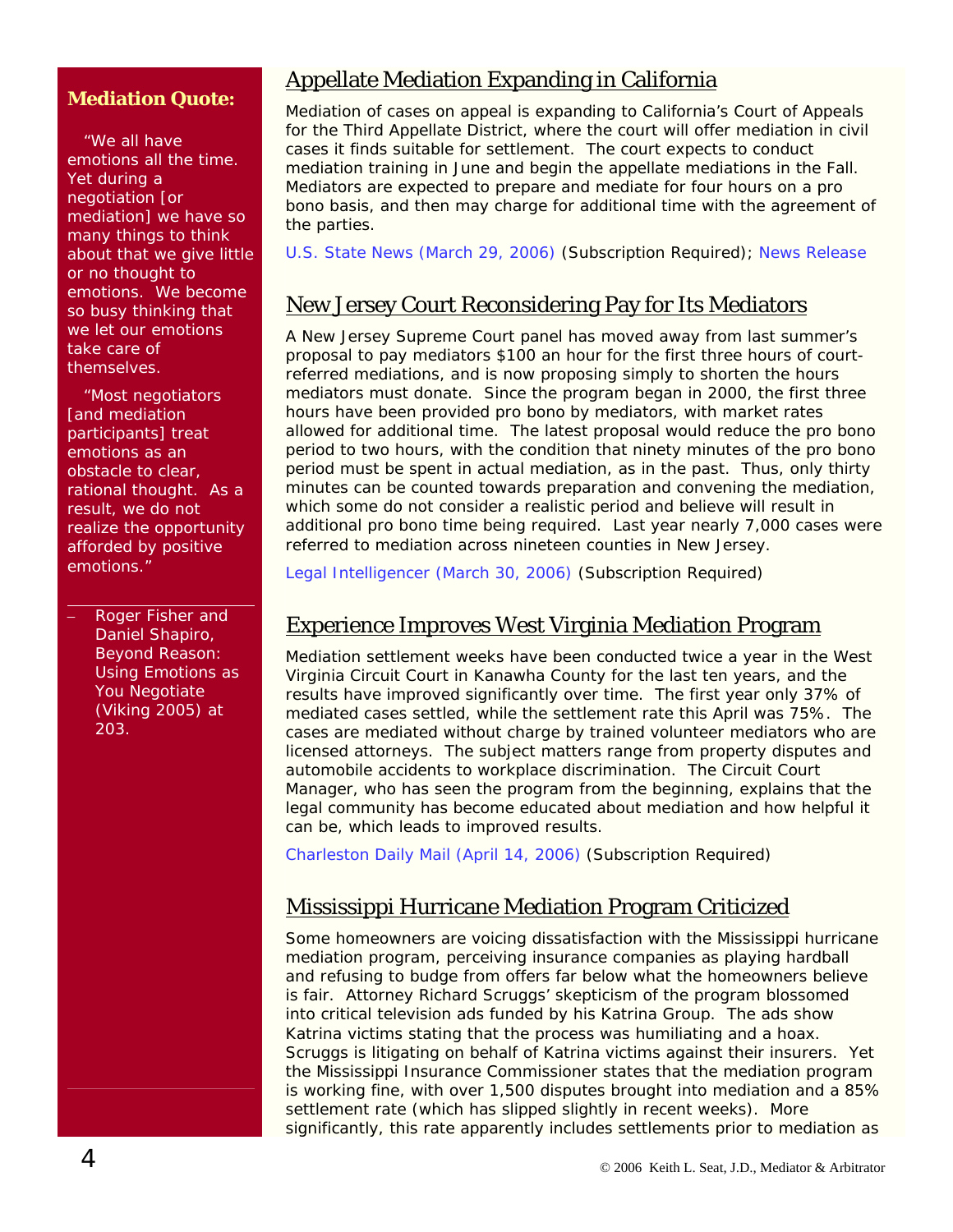### **Contact Information**

Please contact Keith with dispute resolution questions and to discuss any matters or issues that might be suitable for mediation or facilitation:

# KEITH L. SEAT

Keith L. Seat, J.D. Mediator & Arbitrator Six Whitehall Court Silver Spring, MD 20901

Tel: 301-681-7450 Fax: 301-681-9243 Cell: 301-523-5535 [Keith@KeithSeat.com](mailto:Keith@KeithSeat.com) [www.KeithSeat.com](http://www.keithseat.com/)

# **Subscribe**

Feel free to share this mediation newsletter with others who may be interested. Current and past issues of the newsletter may be accessed at this [link.](http://www.keithseat.com/publications.htm)

If you did not receive this newsletter directly from Keith's mediation newsletter list (mediation\_news@ keithseat.com), you may subscribe by clicking [here](mailto:mediation_news-subscribe@keithseat.com).

However, if you received this newsletter directly and would prefer not to, you may unsubscribe by clicking [here](mailto:mediation_news-unsubscribe@keithseat.com) or by sending an e-mail stating 'unsubscribe" to [Admin@KeithSeat.com](mailto:Admin@KeithSeat.com).

well as those achieved during the mediation process. The state mediation program is offered without cost to consumers, who are free to proceed with litigation if they are not satisfied with their options in mediation.

[Sun Herald \(April 23, 2006\)](http://web2.westlaw.com/welcome/LawSchoolPractitioner/default.wl?ATP=Show&FN=%5Ftop&MT=LawSchoolPractitioner&RS=WLW6%2E04&SV=Split&VR=2%2E0) (Subscription Required); [WLBT.com Article](http://www.wlbt.com/Global/story.asp?S=4669191&nav=2CSf)  [\(March 22, 2006\)](http://www.wlbt.com/Global/story.asp?S=4669191&nav=2CSf)

## UK Patent Office Offers Mediation Service

The UK Patent Office began a new mediation service in April for resolving intellectual property (IP) disputes. The Patent Office provides accredited mediators for IP disputes at a set rate of 1,000 pounds/day (in London), as well as a lengthy list of independent mediators that parties can choose to engage directly. Detailed information about the new service and various aspects of mediation is available on the Patent Office's website. The Patent Office also provides useful model mediation procedures and an agreement to mediate.

[UK Patent Office Mediation Service](http://www.patent.gov.uk/about/ippd/mediation/); [Model Procedures and Agreement](http://www.patent.gov.uk/about/ippd/mediation/mediationmodel.pdf)

### English Courts Urging Mediation for Personal Injury and Other Claims

Updated Civil Procedure Rules encouraging mediation and other alternatives to litigation went into effect on April 6 in England and Wales. Notably, "pre-action protocols" were amended for personal injury (PI) claims to encourage negotiation and mediation, which are common for other types of claims. While there has been resistance to mediating PI cases in the UK, use of mediation is increasing and the success rate in PI cases is said to exceed 90%.

[Civil Procedure Rules](http://www.dca.gov.uk/civil/procrules_fin/update.htm); [PI Pre-Action Protocol](http://www.dca.gov.uk/civil/procrules_fin/contents/protocols/prot_pic.htm); [Post Magazine \(March 9,](http://web2.westlaw.com/welcome/LawSchoolPractitioner/default.wl?ATP=Show&FN=%5Ftop&MT=LawSchoolPractitioner&RS=WLW6%2E03&SV=Split&VR=2%2E0)  [2006\)](http://web2.westlaw.com/welcome/LawSchoolPractitioner/default.wl?ATP=Show&FN=%5Ftop&MT=LawSchoolPractitioner&RS=WLW6%2E03&SV=Split&VR=2%2E0) (Subscription Required); [Estates Gazette \(March 11, 2006\)](http://web2.westlaw.com/welcome/LawSchoolPractitioner/default.wl?ATP=Show&FN=%5Ftop&MT=LawSchoolPractitioner&RS=WLW6%2E03&SV=Split&VR=2%2E0) (Subscription Required)

### Mediation Needed in Ireland

Mediation of business disputes is relatively undeveloped in Ireland, but more mediation is desirable according to an expert report which has been accepted by the Minister for Justice. Further, an order by a High Court Master required a solicitor to reimburse his client for unnecessary legal action. The Master noted that legislation may be needed to mandate alternative forms of dispute resolution to avoid the spiraling costs of litigation.

[Irish Times \(March 10, 2006\)](http://web2.westlaw.com/welcome/LawSchoolPractitioner/default.wl?ATP=Show&FN=%5Ftop&MT=LawSchoolPractitioner&RS=WLW6%2E03&SV=Split&VR=2%2E0) (Subscription Required); [Article Reprint](http://www.erwin-mediation.ie/resources_irishtimes10mar06.htm)

### UK-China Mediation Center Launched

A new international alliance launched the UK-China Mediation Centre in April, with locations in Beijing and London. The alliance is between the Centre for Effective Dispute Resolution (CEDR) and the China Council for the Promotion of International Trade. The focus is on mediating disputes between Chinese and European businesses to avoid the need for arbitration or litigation.